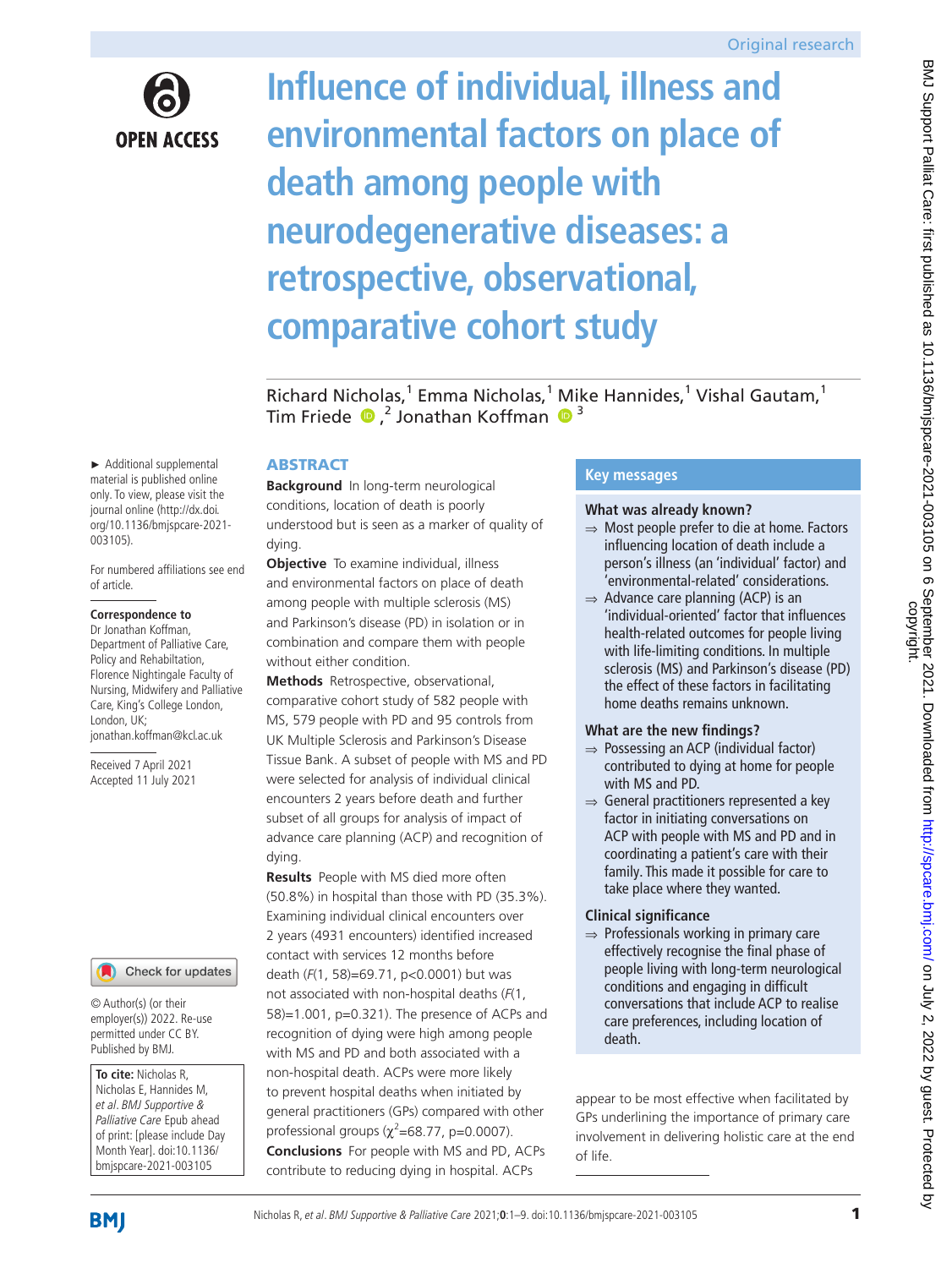## **INTRODUCTION**

Location of death is an indicator of the quality of end-of-life care with up to four-fifths of the general population expressing a wish to die in their usual place of care, normally their own home.[1 2](#page-7-0) Most deaths continue to occur in institutional settings<sup>34</sup> and there is evidence that quality of end-of-life care in institutions is less favourable than at home.<sup>1</sup>

In the context of long-term neurological condi-tions,<sup>[5](#page-7-2)</sup> including multiple sclerosis (MS) and Parkinson's disease (PD), the usual place of care can differ as increasing impairment and a 'progressive dwindling' disease trajectory, where disability and frailty accumulate chronically. This makes home care and dying at home difficult. $67$  In the UK, based on death certification, the rates of death in hospital for people with longterm neurological conditions are higher compared with those with cancer diagnoses.<sup>8</sup> However, there is considerable variation depending on the condition and this rate is reflected in the MS population where 55.8% die in hospital, $9$  whereas for those with PD the rate of hospital death in the UK varies from 40% to  $43.4\%$ <sup>9 10</sup> and is below that of the general population.

Factors that influence the location of death have been postulated to include a person's illness, in addition to individual and environmental-related considerations.[11](#page-7-6) Advance care planning (ACP) has been shown as representing an 'individual' oriented factor that can positively influence some health-related outcomes for people living with life-limiting conditions and their families.<sup>12-14</sup> For this paper, we understand ACP as a process that '*enables individuals to define goals and preferences for future medical treatment and care, to discuss these goals and preferences with family and healthcare providers, and to record and review these preferences if appropriate*'.[15](#page-7-8) This can include sharing wishes on preferences for location of care and eventual death. ACP has been endorsed in the UK's 2021 national policy document '*Ambitions for Palliative and End of Life Care*',<sup>16</sup> in many countries in Europe,<sup>[17](#page-7-10)</sup> the USA, $^{18}$  $^{18}$  $^{18}$  Australia<sup>19</sup> and Taiwan, $^{20}$  among others. There is some evidence that advance care plans can reduce healthcare costs.<sup>[21 22](#page-7-14)</sup> Most recently, ACP has been widely endorsed during the COVID-19 pandemic as a means to facilitate people's preferences regarding future medical care under challenging conditions. $23-25$ 

The potential benefits of ACP for people severely affected by neurological conditions and their families can include providing important opportunities for discussion of diagnosis and prognosis so care is aligned with their preferences, improving symptom discussions, treatment adherence and reduced misunderstandings and conflict between medical staff and families[.26](#page-7-16)

The UK Multiple Sclerosis and Parkinson's Disease Tissue Bank (UK MS PD TB) is a national collection of central nervous system tissue samples donated after death by individuals with MS, PD and related

neuroinflammatory and neurodegenerative conditions.<sup>27</sup> The donor schemes are community based and for those with MS has been demonstrated to closely reflect the whole UK MS population.<sup>[28](#page-7-18)</sup> The UK MS PD TB offers a unique opportunity to study these two neurodegenerative diseases, their previous health encounters, and the type, content and frequency of conversations they had, with whom and to what effect. The tissue bank fortuitously also includes a population of those who died without evidence of neurodegenerative diseases and who were recruited under similar conditions. They typically include family members of those who died from neurodegenerative disease members of the public. Donors sign up to the UK MS PD TB when alive and are followed through until death when their associated clinical notes are also available for analysis. This provides a unique opportunity to examine a population-based sample concerning the characteristics of these individuals and the circumstances of their death, particularly given that there is evidence that approximately 35% of people with MS do not have their disease mentioned on their death certificate.<sup>[7](#page-7-19)</sup> Additionally, the UK MS PD TB also enables the identification and examination of all healthcare professional (HCP), patient and family interactions before an individual's death.

In this paper, we report a population-based observational study of deaths among people living with MS and PD to examine their location of death, the factors associated with home deaths either in isolation or in combination and compare them with the outcomes of people without either condition, referred to as the 'control population'. The factors we focused on drawing on Gomes and Higginson's theoretical model $11$  associated with home death presented in [box](#page-1-0) 1. For our study, they include factors associated with the person's illness; 'individual factors' that comprise the personal contextual components, for example, the presence of

## **Box 1 Factors associated with home death[11](#page-7-6)**

- <span id="page-1-0"></span>⇒ **Factors related to illness**—clinical changes that occur because of illness. These relate to what caused the disruption in patients' lives (the illness) and symbolise a threat to patients' continuity.
- ⇒ **Individual factors**—account for the maintenance of patients' individuality, comprising *demographic variables* (relatively stable and unchangeable characteristics defining the patients' identity) and *personal variables* (which reflect the patients' beliefs, wishes and inner resources to cope with their illness).
- ⇒ **Environmental factors**—contextual determinants that comprise variables related to the healthcare input available and received by the patients and carers, the patients' social support networks and macrosocial factors (defined as determinants at a group or system level related to a certain sociohistorical moment, political approach and culture defining a wide group of people).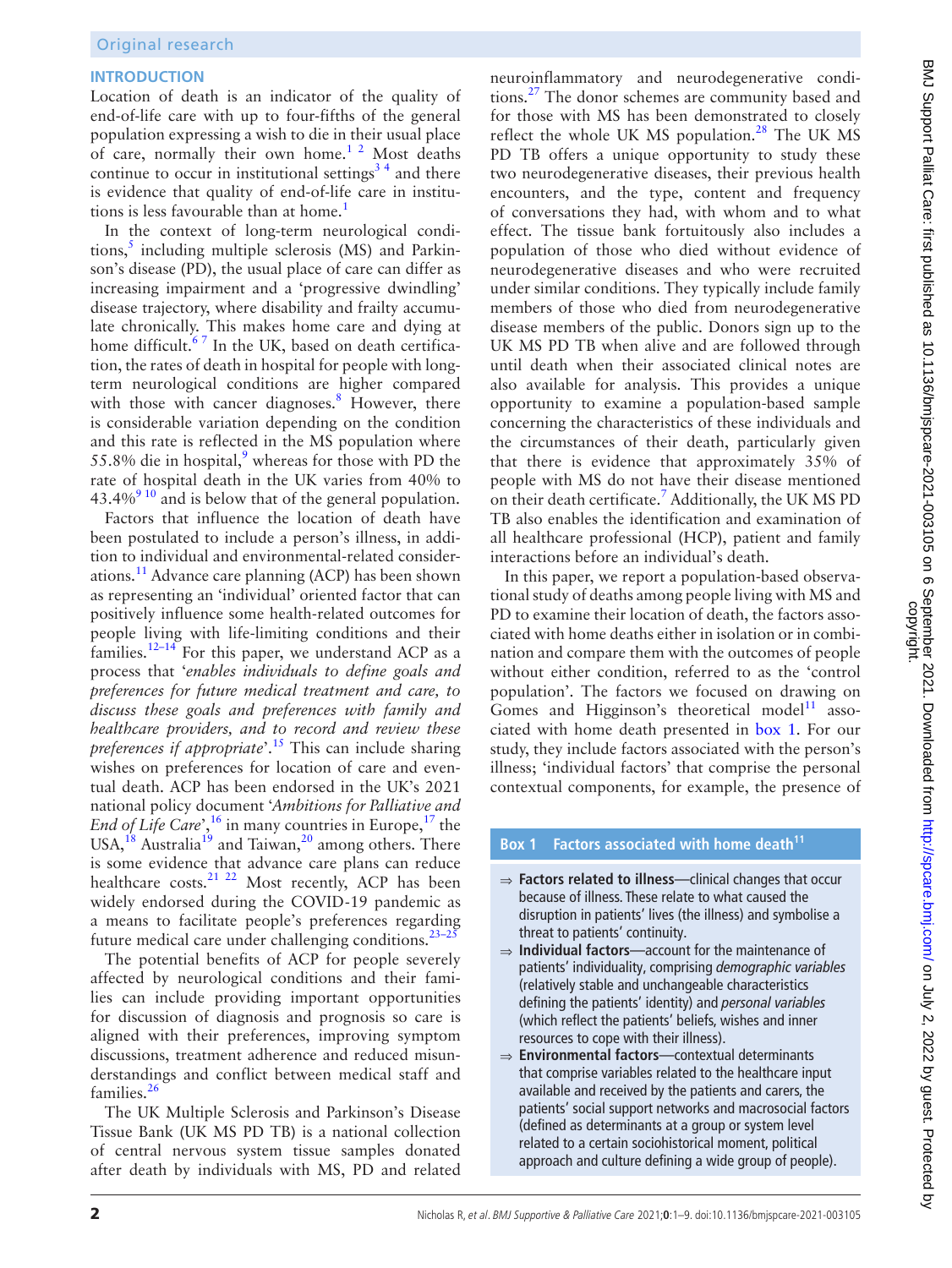an advance care plan; and 'environmental factors' that include the involvement of healthcare.

#### **METHODS**

#### **Design**

This study involved a population-based, retrospective, observational, comparative cohort study making use of the UK MS PD TB. The UK MS Tissue Bank originated at Imperial College London in 1998 and the Parkinson's Disease Tissue Bank later in 2002. While the 'banks' are separate entities they both comprise control cases. For this study, the banks and their control cases have been combined. Two pilot studies were initially undertaken in MS (February to May 2017) and then in PD (February to April 2018) to examine the feasibility of addressing the study questions. In this paper, we have examined the records of people with MS on the tissue bank database from January 1998 to September 2016, those with PD from January 2002 to August 2018 and the control population from January 1998 to August 2018.

#### **Case eligibility criteria and data extraction**

Cases for in-depth analysis of clinical encounters were selected where complete general practitioner (GP) notes were available, starting from the most recent case available until 30 cases were collected from each disease group. Each case selection was agreed on by two investigators (EN and RN for MS; MH and EN for PD). Eligibility criteria included the requirement for a full set of complete GP records for at least 2years before an individual's death. In this group, each encounter with health and social care services was recorded and classified as being provided by the community (community nursing), primary (GP) or secondary care (hospital). Data were scrutinised by a second investigator. After statistical input (TF),

a further subgroup analysis looked for mention in clinical notes of 'advance care planning', 'ACP' and 'advanced directive', in addition to elements associated with ACP, for example, 'just in case'/anticipatory prescribed medicines. We also looked for instances of recognition of dying, present when the words 'dying' or 'end of life care' were mentioned in notes from a similar number of MS and PD subjects to the number of controls (n=95) where available.

#### **Analysis**

The objectives and analysis plan were prespecified for the MS study and replicated for PD (refer to [online](https://dx.doi.org/10.1136/bmjspcare-2021-003105)  [supplemental file 1\)](https://dx.doi.org/10.1136/bmjspcare-2021-003105). Statistical analysis was performed using the paired t-test, two-way analysis of variance (ANOVA), Kolmogorov-Smirnov test (GraphPad Prism V.7.02, September 2016: [www.graphpad.com\)](www.graphpad.com),  $\chi^2$  test and Fisher's exact test (VassarStats: [www.](www.vassarstats.net) [vassarstats.net](www.vassarstats.net) accessed 28 November 2020) where appropriate. Modelling the dependence of the two primary outcomes on the covariates was performed using logistic regression models using R (V.3.4.2: 28 September 2017). Covariates were described as HRs and are reported with 95% CIs and p values testing the null hypothesis of no effect (HR=1). Data are presented as ratios, percentages and means±SD where appropriate.

#### **RESULTS**

#### **Characteristics of the UK Tissue Bank populations and location of death**

In total, 1256 deaths were considered in this analysis and comprised 582 people with MS, 579 people with PD and 95 controls ([table](#page-2-0) 1). In an initial pilot to understand how healthcare support influenced the place of death, we studied in detail a group of 30 people with MS and 30 people with PD, selected using

<span id="page-2-0"></span>

| Characteristics of the UK Tissue Bank populations<br>Table 1 |                                  |                                          |                                        |                                             |                                  |                                          |  |
|--------------------------------------------------------------|----------------------------------|------------------------------------------|----------------------------------------|---------------------------------------------|----------------------------------|------------------------------------------|--|
|                                                              |                                  | <b>Control</b><br>population<br>$(n=95)$ | <b>Multiple sclerosis</b><br>$(n=582)$ | <b>Multiple sclerosis</b><br>$pilot (n=30)$ | Parkinson's disease<br>$(n=579)$ | Parkinson's<br>disease pilot<br>$(n=30)$ |  |
| Age (mean $\pm$ SD)                                          |                                  | $79.3 \pm 12.0$                          | $63.8 \pm 12.7$                        | $65.1 \pm 12.1$                             | $79.7 + 8.2$                     | $77.2 \pm 8.4$                           |  |
| Female (%)                                                   |                                  | 41(47.1)                                 | 379 (70.4)                             | 21(70)                                      | 241 (41.6)                       | 6(20)                                    |  |
| Disease length (mean $\pm$ SD), missing                      |                                  |                                          | $30.4 \pm 12.2, 79$                    | $23.7 \pm 11.5, 0$                          | $12.5 \pm 6.2$ , 236             | $10.4 \pm 4.2, 0$                        |  |
| Death trajectory<br>(% excluding<br>missing data)            | Missing                          | 21                                       | 0                                      | $\theta$                                    | 233                              | $\Omega$                                 |  |
|                                                              | Clear transition                 | 30(40)                                   | 59 (10.1)                              | 3(10)                                       | 24(6.9)                          |                                          |  |
|                                                              | Acute exacerbation               | 5(6.8)                                   | 18(3.1)                                |                                             | 8(2.3)                           |                                          |  |
|                                                              | Sudden                           | 32(43.2)                                 | 76 (13.1)                              |                                             | 4(1.2)                           |                                          |  |
|                                                              | Progressive dwindling            | 7(9.5)                                   | 429 (73.7)                             | 27(90)                                      | 310 (89.6)                       | 100 (100)                                |  |
| Place of death<br>(% excluding<br>missing data)              | Missing                          | 8                                        | 47                                     | $\Omega$                                    | 236                              | $\overline{0}$                           |  |
|                                                              | Home                             | 28 (32.2)                                | 100(18.7)                              | 4(13.3)                                     | 40(11.6)                         | 5(16.7)                                  |  |
|                                                              | Hospital                         | 37(42.5)                                 | 272 (50.8)                             | 16(53.3)                                    | 122(35.3)                        | 11(36.7)                                 |  |
|                                                              | Care home                        | 16(18.4)                                 | 137(25.6)                              | 7(23.3)                                     | 183 (52.9)                       | 14(46.7)                                 |  |
|                                                              | Hospice                          | 6(6.9)                                   | 24(4.5)                                | 3(10)                                       | 1(0.3)                           |                                          |  |
|                                                              | Psychiatric/convents/<br>prisons | $\overline{\phantom{m}}$                 | 2(0.4)                                 |                                             |                                  |                                          |  |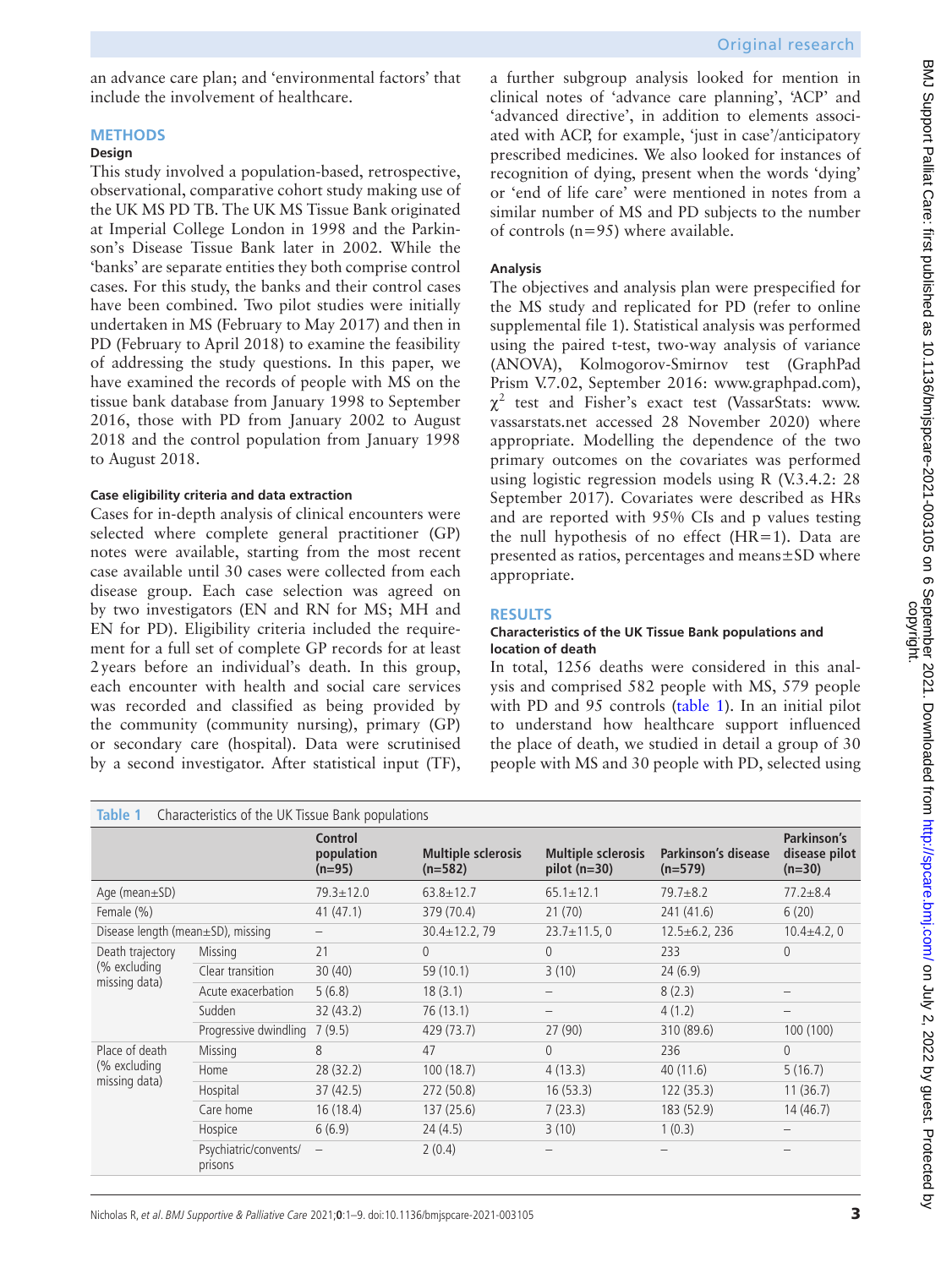the same prespecified criteria. To focus on the influence of ACP and the recognition of dying in comparison to controls, an analysis was completed for those in the control, MS and PD groups based on the number of available controls.

People with MS typically died at a younger age and there were more females compared with those with people with PD and the controls. There was a difference between populations in terms of the death trajectory experienced. In both the long-term neurological conditions, we identified a higher rate of 'progressive dwindling' specifically, 73.7% among those with MS versus 9.5% among controls ( $\chi^2$ =31.19, p<0.0001) and also when comparing controls with those with PD (89.6%,  $\chi^2$ =211.5, p<0.0001). Furthermore, 'progressive dwindling' was identified as being higher among those with PD than MS  $(\chi^2=13.76,$  $p < 0.0002$ ).

In the control population, 37/95 (42.5%) individuals died in hospital, a similar proportion to the expected rate in the UK. Significantly fewer people with PD (n=122, 35.3%) died in hospital than those with MS  $(n=272, 51.1\%) (\chi^2=19.71, p<0.0001)$ . More people with PD died in nursing homes compared with those with MS (52.9% vs 25.6%) ( $\chi^2$ =69.46, p<0.0001) and controls  $(18.4\%)$   $(\chi^2=34.12, \, p<0.0001).$ However, significantly fewer people with PD (11.6%,  $\chi^2$ =21.95, p<0.0001) and those with MS (18.7%,  $\chi^2$ =8.33, p=0.0039) died in their own residence compared with controls (32.2%). Furthermore, just one (0.3%) person with PD died in hospice compared with controls (6.9%, Fisher's exact test, two sided,  $p=0.0004$ ) and people with MS (4.5%, Fisher's exact test, two sided,  $p=0.0005$ ).

## **Individual illness and demographic factors related to the location of death**

To identify to what extent factors associated with the person's illness and their 'individual' factors contributed to understanding where they died, we made use of the following variables—disease type, age of death, sex and disease trajectory—and performed multivariate modelling to examine two outcomes—death in hospital or death at home. While death in hospital was common, we identified that factors associated with a hospital death included older age of death (HR 95% CI (upper, lower), p=0.996 (0.993, 0.998), p=0.00019) and being less likely to experience a progressive dwindling disease course (0.969 (0.939, 1.000), p=0.051). However, when taken together, they only explained 1.6% of why a person died in hospital (df=950, adjusted  $R^2 = 0.0157$ , p=0.000197). For home deaths, we identified that older age and not having MS or PD were significant factors associated with home death. However, taken together, they accounted for only 2.6% of why a person died at home (df=964, adjusted  $R^2$ =0.0256, p=0.009).



<span id="page-3-0"></span>**Figure 1** Type and number of clinical encounters prior to death for people with multiple sclerosis.

## **Environmental factors and location of death**

We investigated the contribution of environmental factors and their impact on the location of death, logging the type of clinical encounters people with MS ( $n=30$ ) and PD ( $n=30$ ) accessed in the 2years before death. There were 4931 clinical encounters in total (2516 events for people with MS; 2421 for people with PD). Overall, 1695 clinical encounters (34.3%) involved community care, 2205 clinical encounters (44.7%) involved primary care and 1037 clinical encounters (21%) involved secondary care. For both the MS and PD, the number of clinical encounters increased from time point 12–24 months to time point 0–12 months before death (two-way repeated measures ANOVA, *F*(1, 58)=69.71, p<0.0001). However, there was no overall difference between the conditions (two-way repeated measures ANOVA, *F*(1,  $58$ )=1.035, p=0.313).

We examined the type and number of clinical encounters separately to determine to what extent there were differences between MS and PD beyond an increase between 12–24 months and 0–12 months. In MS ([figure](#page-3-0) 1), although there was an increase in clinical encounters in the 0–12 months before death compared with 12–24 months (two-way repeated measures ANOVA, *F*(1, 87)=15.93, p=0.0001), there were no difference between the community, primary and secondary care encounters (two-way repeated measures ANOVA, *F*(2, 87)=2.969, p=0.057). For people with PD, there was, however, a difference between 12–24 and 0–12 months (two-way repeated measures ANOVA,  $F(1, 87) = 28.12$ ,  $p < 0.0001$ ) as with MS but also between the types of interventions (two-way repeated measures ANOVA,  $F(2, 87) = 17.63$ , p<0.0001) ([figure](#page-4-0) 2). Primary care increased above community care at 12–24 months (Tukey's multiple comparisons, mean difference 95% CI (upper, lower) −11.1 (−16.82, −5.82), p<0.0001) and at 0–12 months (−11.4 (−17.12, –5.682), p<0.0001). Moreover, primary care encounters increased above secondary care encounters at 12–24 months (8.133 (2.415, 13.85), p=0.0027) and at 0–12 months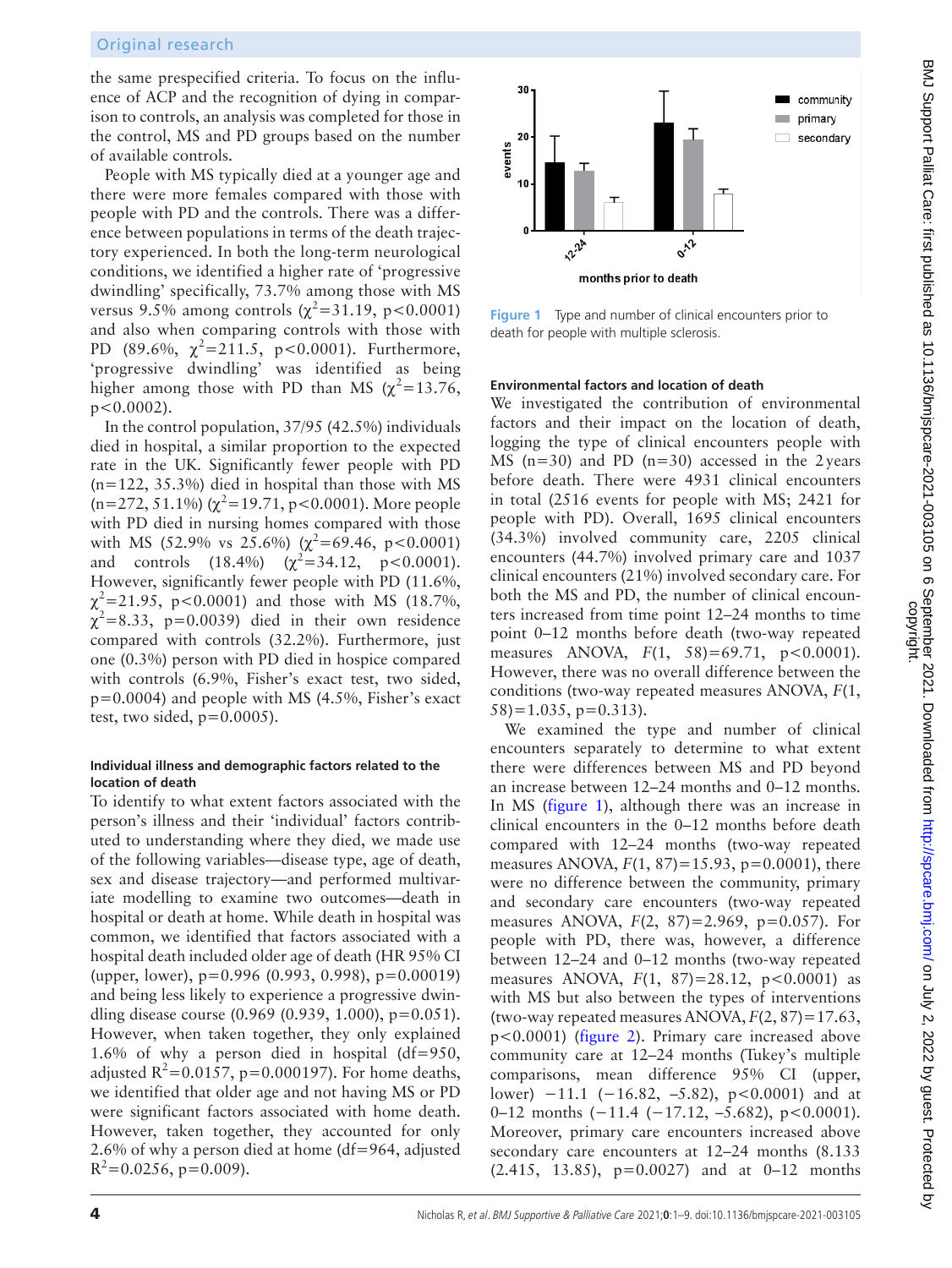

<span id="page-4-0"></span>**Figure 2** Type and number of clinical encounters prior to death for people with Parkinson's disease.

 $(12.47 \ (6.748, 18.18), p < 0.0001)$ . We observed that the number of clinical encounters was not associated with non-hospital deaths (two-way repeated measures ANOVA, *F*(1, 58)=1.001, p=0.321), nor with dying in a nursing home (two-way repeated measures ANOVA, *F*(1, 58)=1.001, p=0.289).

#### **Individual factors related to ACP, recognition of dying and location of death**

Since we were unable to identify factors that influenced hospital death based on factors associated with the person's 'illness' and their 'individual' factors or the characteristics of their caregivers, we investigated the impact of ACP. To achieve this, we also incorporated the controls to permit us to understand in more detail the impact of having a long-term condition. Based on the number of controls available, we extracted specific details on ACP and recognition of dying. This resulted in 136 people with MS, 96 people with PD and 95 controls. We observed the frequency of ACP and recognition of dying were higher among people with PD compared with controls and people with MS ([table](#page-4-1) 2). A multivariate analysis of all three

<span id="page-4-1"></span>

| Table 2 Presence of advance care plans and recognition of<br>dying among controls, multiple sclerosis and Parkinson's disease |                                                     |                                                      |                                            |  |  |  |  |
|-------------------------------------------------------------------------------------------------------------------------------|-----------------------------------------------------|------------------------------------------------------|--------------------------------------------|--|--|--|--|
|                                                                                                                               | <b>Control</b><br>population<br>$(n=95)$<br>$n$ (%) | <b>Multiple</b><br>sclerosis<br>$(n=136)$<br>$n$ (%) | Parkinson's<br>disease $(n=96)$<br>$n$ (%) |  |  |  |  |
| Advance care<br>planning                                                                                                      | 45 (47.4)                                           | 70 (51.5)                                            | 69 (71.9)*+                                |  |  |  |  |
| Recognition of<br>dying                                                                                                       | 49 (51.5)                                           | 74 (54.4)                                            | $66(68.8)$ <sup>‡§</sup>                   |  |  |  |  |
| *Advance care plans: Parkinson's disease versus MS, $\chi^2$ =9.76,<br>$p=0.0018$ .                                           |                                                     |                                                      |                                            |  |  |  |  |
| †Advance care plans: Parkinson's disease versus controls, $\chi^2$ = 11.92,<br>$p=0.00056$ .                                  |                                                     |                                                      |                                            |  |  |  |  |
| ‡Recognition of dying: Parkinson's disease versus MS, $\chi^2$ = 4.83,<br>$p=0.028$ .                                         |                                                     |                                                      |                                            |  |  |  |  |
| §Recognition of dying: Parkinson's disease versus controls, $\chi^2$ = 5.88,<br>$p=0.01$ .                                    |                                                     |                                                      |                                            |  |  |  |  |
| MS, multiple sclerosis.                                                                                                       |                                                     |                                                      |                                            |  |  |  |  |

## Original research

patient groups using the following variables—age, sex, disease trajectory, year of death, recognition of dying and possessing an advance care plan—was performed examining two outcomes—dying in hospital and dying at home. We identified that possessing an ACP (0.710 (0.623, 0.809), p=4.36×10<sup>-07</sup>), recognition of dying  $(0.708 (0.623, 0.9995), p=1.94\times10^{-07})$  and an earlier year of death (1.011 (1.002, 1.021), p=0.017) were associated with not dying in hospital (*F*: 60.14 on 3 and 307 df, adjusted  $R^2$ : 0.364, p<2.2×10<sup>-16</sup>). In contrast, factors associated with not dying at home (adjusted  $R^2$ : 0.07258, *F*-statistic: 7.006 on 4 and 303 df,  $p=2.092\times10^{-05}$ ) included not possessing an ACP (1.215 (1.107, 1.335)) and not having a long-term neurological condition (PD 0.873 (0.773, 0.986); MS 0.805 (0.711, 0.912)).

#### **Individual (personal) factors related to ACP and recognition a person is dying**

Given the place of ACP and recognition of dying in influencing hospital death, where details were available in clinical notes, we identified which individuals had an ACP discussion, who exactly put the ACP into place and who recognised the person was dying. GPs and/ or the GP and the patient's family were grouped, with the alternatives including community, family, hospital, hospice, nursing home or the patients themselves.

Overall, ACPs that were put in place by GPs and/ or the GP and patient's family resulted in significantly fewer hospital deaths, where only eight of the 91 cases were identified as dying in hospital. This compared with 54 of the 76 cases where ACPs were put in places by other HCPs ( $\chi^2$ =68.77, p<0.0001) [\(table](#page-5-0) 3). Significantly more (44/67) (65.7%) ACPs were put in place more often by GPs/and the patient's family among those with PD compared with controls  $(\chi^2=4.92, p=0.027)$  and marginally more than among those with MS  $(\chi^2 = 3.65, p = 0.056)$ . Consequently, it appears that among people with PD, ACPs are more common and more effective in preventing hospital deaths.

Recognition of dying was again most frequently identified by GPs or GP and the patient's family. Furthermore, it was associated with non-hospital deaths. Specifically, 5 of the 96 people with PD who died in hospital were identified by the GP and/or the GP and the patient's family versus 44 of the 64 among those who were not identified by the GP or the GP and the patient's family  $(\chi^2 = 72.97, p < 0.0001)$ . However, we did not identify an increase in rates of identification of recognition of dying in any of the conditions by the GP and/or the GP and the patient's family ([table](#page-5-0) 3).

#### **Timing of ACP and location of death**

We also examined the length of time before death that an advance care plan was put in place and when a person was recognised as dying in the different diseases (MS, PD and controls) but also where a person eventually died [\(table](#page-5-1) 4).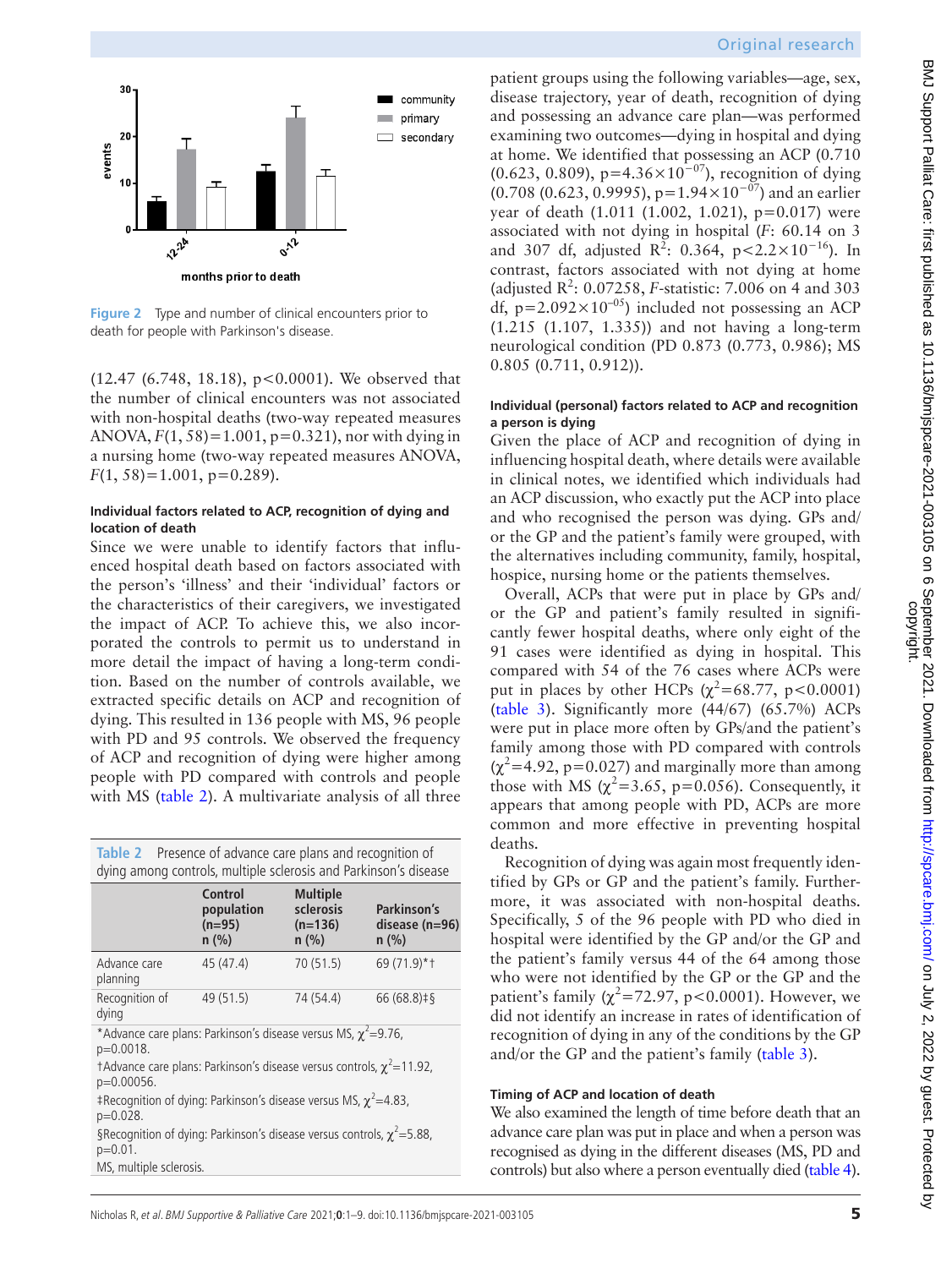<span id="page-5-0"></span>**Table 3** Groups either initiating conversations about advance care plans and recognising a person with MS or PD was dying compared with controls

|                            | Community<br>$n$ (%) | Family<br>$n$ (%) | <b>GP</b> or <b>GP</b> and family<br>$n$ (%) | <b>Hospital</b><br>$n$ (%) | <b>Nursing home</b><br>$n$ (%) | <b>Hospice</b><br>$n$ (%) | <b>Patient</b><br>$n$ (%) |
|----------------------------|----------------------|-------------------|----------------------------------------------|----------------------------|--------------------------------|---------------------------|---------------------------|
| Advance care planning      |                      |                   |                                              |                            |                                |                           |                           |
| Control population (n=44)  | 3(6.8)               | 3(6.8)            | 17(38.6)                                     | 4(9.1)                     |                                |                           | 17(38.6)                  |
| Parkinson's disease (n=67) | 4(6.0)               | 5(7.5)            | 44(65.7)                                     | 9(13.4)                    | 3(4.5)                         |                           | 2(3.0)                    |
| Multiple sclerosis (n=65)  | 4(6.2)               | 6(9.2)            | 32(49.2)                                     | 7(10.8)                    | 1(1.5)                         | 3(4.6)                    | 12(18.5)                  |
| Recognition of dying       |                      |                   |                                              |                            |                                |                           |                           |
| Control population (n=45)  | 10(22.2)             | 2(4.4)            | 24(53.3)                                     | 6(13.3)                    | $\overline{\phantom{0}}$       | 3(6.7)                    | $\overline{\phantom{0}}$  |
| Parkinson's disease (n=62) | 7(11.3)              |                   | 38(61.3)                                     | 9(14.5)                    | 8(12.9)                        |                           |                           |
| Multiple sclerosis (n=53)  | 1(1.9)               | 2(3.8)            | 34(64.2)                                     | 7(13.2)                    | 6(11.3)                        | 3(5.7)                    |                           |
|                            |                      |                   |                                              |                            |                                |                           |                           |

GP, general practitioner; MS, multiple sclerosis; PD, Parkinson's disease.

The timing of ACP occurred significantly earlier among those with MS compared with controls or those with PD (Kruskal-Wallis statistic=19.77, p<0.0001, Dunn's multiple comparisons  $p < 0.0006$  vs controls and those with PD). However, we did not identify how long before death dying was recognised among controls, those with MS or those with PD (Kruskal-Wallis statistic=0.3336,  $p=0.846$ ).

We found that although an advance care plan was in place for a longer period for those who died in hospital, it was not a significant factor compared with those who experienced a non-hospital death (Kolmogorov-Smirnov D=0.1797, p=0.313). However, in contrast, an advance care plan was in place significantly closer to death among those who experienced a home death versus those who died outside their home (Kolmogorov-Smirnov  $D=0.2384$ ,  $p=0.029$ ).

#### **DISCUSSION**

Chronic neurological conditions including PD and MS are typically characterised by progressive dwindling in neurological function over time and associated and increasing dependence.<sup>7</sup> In the absence of a cure, highquality palliative care including the presence of ACP

has been recommended as a key strategy intended to serve patients and their families to achieve quality of life and their preferences in the location of care and death[.26 29 30](#page-7-16)

We confirm in a community-based population that the rate of death in hospital among those with MS was higher than those with PD, a finding supported by others.<sup>[9](#page-7-5)</sup> In an attempt to understand the basis of this difference we examined three key theoretical factors postulated by Gomes and Higginson $11$ —the individual's illness, the circumstances associated with the individual and their environment including use of health services—were associated with location of death. In our analysis, we were not able to confirm that the disease-related factor was significant, despite there being differences between MS and PD concerning patients' clinical characteristics. This is despite the patient's age at death and gender contributing to this effect, although in a small way.

When examining environmental factors, we catalogued all contacts with health service providers in a subgroup analysis of people with MS and people with PD. Despite identifying increases in service-related activity with patients increasing

<span id="page-5-1"></span>**Table 4** The length of time (days) prior to death an ACP put in place and when person recognised as dying by disease type versus controls and location of death

|                             |              | Advance care plan in place (days) |                  |              | <b>Recognition of dying (days)</b> |                       |  |  |
|-----------------------------|--------------|-----------------------------------|------------------|--------------|------------------------------------|-----------------------|--|--|
|                             | $\mathsf{n}$ | $Mean \pm SD$                     | Median (range)   | $\mathsf{n}$ | $Mean \pm SD$                      | <b>Median (range)</b> |  |  |
| By disease type             |              |                                   |                  |              |                                    |                       |  |  |
| Control population          | 42           | $123.1 \pm 339.7$                 | $17(0 - 2095)$   | 47           | $20.5 \pm 52.8$                    | $9(0 - 365)$          |  |  |
| Parkinson's disease         | 67           | $118.6 + 222.2$                   | $15(0 - 1009)$   | 64           | $22.8 \pm 50.6$                    | $9(0 - 378)$          |  |  |
| Multiple sclerosis          | 70           | $345.5 + 648.1$                   | 119 (1-3928)     | 74           | $35.5 \pm 135.3$                   | $10(0 - 1151)$        |  |  |
| Died in hospital            |              |                                   |                  |              |                                    |                       |  |  |
| Yes                         | 36           | $417.6 + 887.8$                   | $69.5(2 - 3928)$ | 38           | $24.3 \pm 41.1$                    | $9(0 - 221)$          |  |  |
| <b>No</b>                   | 142          | $152.5 \pm 257.8$                 | $30(0 - 1503)$   | 147          | $28.1 \pm 103.7$                   | $8(0 - 1151)$         |  |  |
| Died at home                |              |                                   |                  |              |                                    |                       |  |  |
| Yes                         | 53           | $122.9 + 253.3$                   | $16(0 - 1503)$   | 55           | $10.7 + 9.5$                       | $8(0-43)$             |  |  |
| <b>No</b>                   | 125          | $241.5 \pm 532.2$                 | 49 (0-3928)      | 130          | $34.3 + 111.6$                     | $10.5(0 - 1151)$      |  |  |
| ACP, advance care planning. |              |                                   |                  |              |                                    |                       |  |  |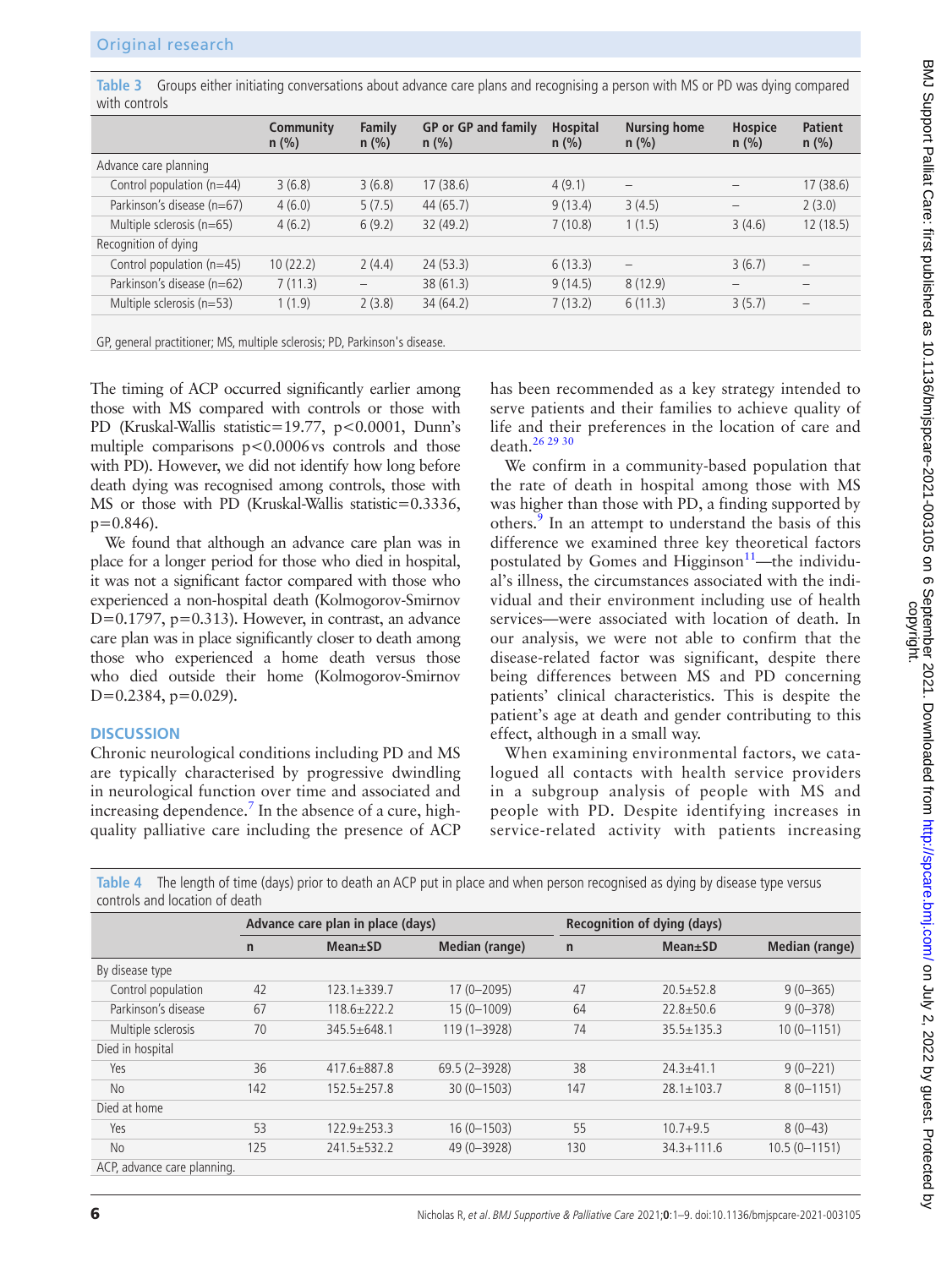dependency, we were unable to identify that the presence of increasing services contributed to dying at home or in a hospice. This finding may be a consequence of how community care is now delivered, with care being more focused on specific elements of care where it is difficult to identify an overall change health status of patient and associ-ated outcomes.<sup>[31](#page-7-20)</sup>

However, in terms of individual factors, our subgroup analysis identified that possessing an advance care plan significantly contributed to realising preferred place of death. This was typically at home, the most preferred location for dying. $2-4$  It is here we identified that ACP can be viewed as an important independent factor associated with realising patients' preferences and specifically achieving non-hospital deaths, a role supported by the UK's 2021 national policy document '*Ambitions for Palliative and End of Life Care*'.[16](#page-7-9)

Using patient-linked clinical records to gain a more detailed insight into the specific types of clinical encounters patients experienced in the months leading up to their death, we identified that the patients' GP represented a key factor in initiating timely and potentially difficult conversations about ACP. This finding supports a recent realist review of the imperative for health professionals to engage with people with MS in the ACP process at the most opportune moment and that health professional be considered by the person with MS to have trusting and empathic qualities.<sup>26</sup> In addition, GPs were shown to subsequently take a role in coordinating future patient care together with their family and were instrumental in contributing to making it possible for that care to take place in a location of the patient's preference to prevent hospital deaths. This finding cannot be underestimated, particularly given that these instances of conversations and subsequent care were more frequent than among patients where ACP discussions were initiated by other HCPs. GPs have similarly been identified as the key health professional as initiating conversations about ACP with people living with dementia and their families.<sup>[32](#page-7-22)</sup> In Scotland, anticipatory care plans form part of 'Key Information Summary' implemented by GPs as part of their contract and they have been effective in reducing hospital deaths when they are introduced at a median of 105 days before death. However, unlike our findings they were not able to compare the efficacy of implementation by GPs when compared with by other HCPs.<sup>[10](#page-7-23)</sup>

Finally, we explain the difference in hospital death rates in MS and PD through the fact that people with PD have more ACPs implemented by primary care who may be more effective at delivering this desired outcome.

## **Study limitations**

This study has limitations that affect the inferences of the findings presented. First, there is a potential bias in the populations sampled since they voluntarily chose to become part of the UK MS PD TB. However, we have previously shown in terms of MS this population is reflective of a general MS population.<sup>28</sup> A similar formal comparison for those with PD has yet to take place. As with any retrospective study, we may have missed some patient records, most likely with the move towards electronic record keeping.

## **CONCLUSIONS**

From a clinical and public health perspective, a focus on examining which factors contribute to making home death possible is important and timely, given that hospital utilisation rises exponentially towards death, a trend that is projected to continue.<sup>[4](#page-7-24)</sup> Moreover, place of death has both societal and economic implications.[1 33 34](#page-7-0) Improving end-of-life care that may include the development and enactment of ACP is an ongoing public health priority in many countries globally and has received greater atten-tion during the COVID-19 pandemic.<sup>[23 24](#page-7-15)</sup> In this analysis, we have shown that ACP, when delivered by primary care practitioners with patients and their families, is associated with lower levels of hospital death and commensurately more home deaths, the latter generally considered to be a marker of quality of end-of-life care.<sup>[35](#page-8-0)</sup> We also demonstrate that professionals working in primary care are also effective in recognising the final phase of a person's life which counters some claims that prognosis is challenging and imprecise, particularly for those with non-malignant conditions.<sup>[36–38](#page-8-1)</sup> This has implications for facilitating discussions with people living with progressive neurological diseases and their families that potentially empower and enable them to make decisions about current and future care that maximise their quality of life. Our findings compel any initiative aimed at enabling people with neurological illnesses who express a desire to remain at home to respond adequately to all factors we identify in this study and also consider the contribution of ACP and the conditions required to make it relevant and acceptable to those who might benefit from it. $^{26}$  $^{26}$  $^{26}$ 

#### **Author affiliations**

<sup>1</sup>UK Multiple Sclerosis Tissue Bank, Imperial College London, London, UK <sup>2</sup> Department of Medical Statistics, University Medical Center, University of Göttingen, Göttingen, Germany

<sup>3</sup>Department of Palliative Care, Policy and Rehabiltation, Florence Nightingale Faculty of Nursing, Midwifery and Palliative Care, King's College London, London, UK

**Twitter** Tim Friede [@tim\\_friede](https://twitter.com/tim_friede) and Jonathan Koffman [@](https://twitter.com/jonathankoffman) [jonathankoffman](https://twitter.com/jonathankoffman)

**Contributors** All authors made substantial contributions to the conception and design of the work. EN and RN facilitated the acquisition of data. MH led the analysis of data. JK and RN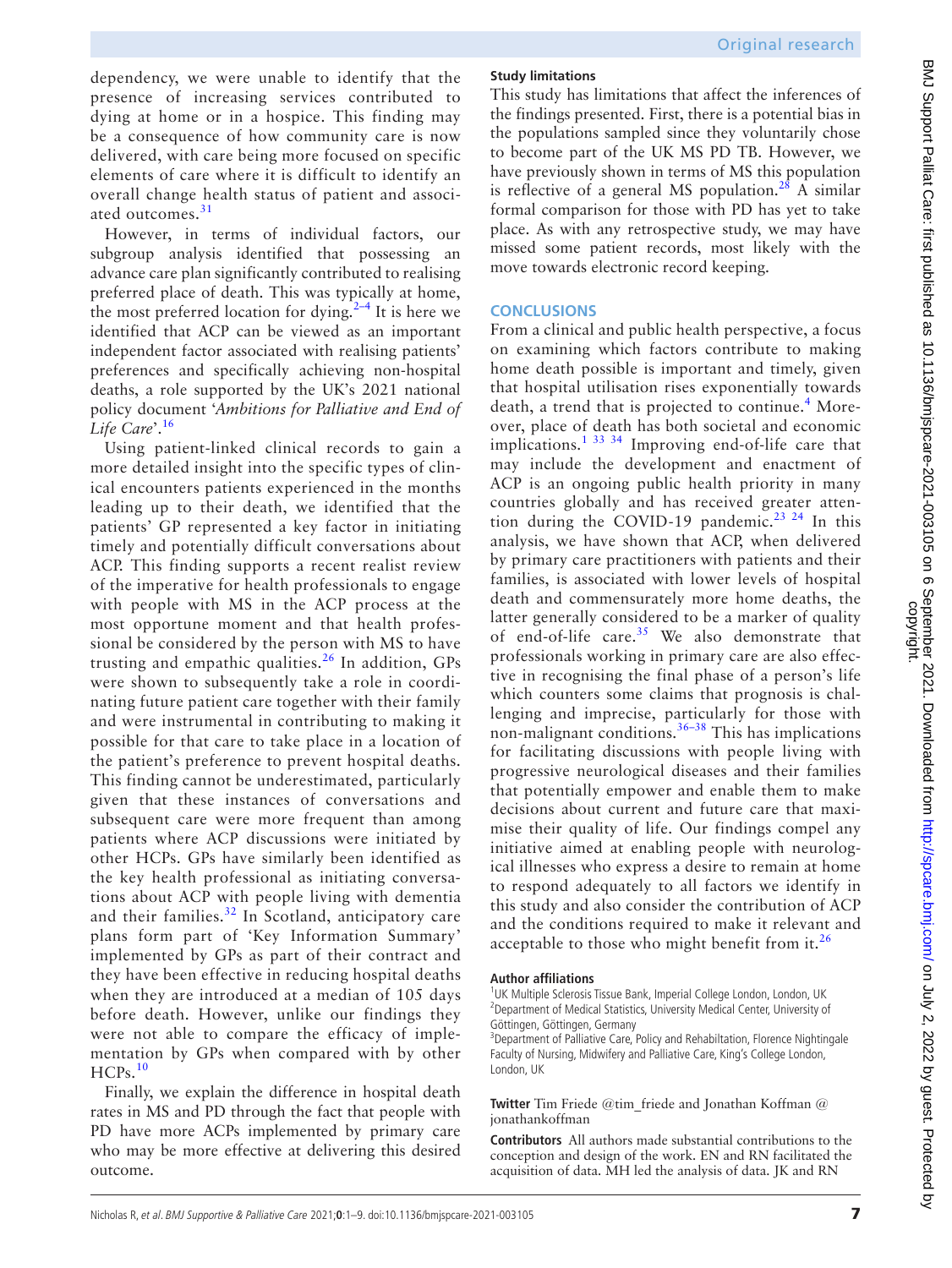## Original research

drafted the paper. All authors read, revised and approved the final version of the manuscript.

**Funding** The UK MS Society and Parkinson's UK jointly funded the UK MS and PD Tissue Bank at Imperial College.

**Competing interests** None declared.

**Patient consent for publication** Not required.

**Ethics approval** The Multiple Sclerosis Society Tissue Bank at Imperial College London has been approved as a research tissue bank by the Wales Research Ethics Committee (reference number 08/mre09/31+5) and this project was further approved by the UK MS PD TB subcommittee.

**Provenance and peer review** Not commissioned; externally peer reviewed.

**Data availability statement** Data generated by this research that supports this article will be be made openly and publicly available upon request.

**Open access** This is an open access article distributed in accordance with the Creative Commons Attribution 4.0 Unported (CC BY 4.0) license, which permits others to copy, redistribute, remix, transform and build upon this work for any purpose, provided the original work is properly cited, a link to the licence is given, and indication of whether changes were made. See: <https://creativecommons.org/licenses/by/4.0/>.

#### **ORCID iDs**

Tim Friede <http://orcid.org/0000-0001-5347-7441> Jonathan Koffman<http://orcid.org/0000-0001-8513-5681>

#### **REFERENCES**

- <span id="page-7-0"></span>1 Gomes B, Calanzani N, Koffman J, *et al*. Is dying in hospital better than home in incurable cancer and what factors influence this? a population-based study. *[BMC Med](http://dx.doi.org/10.1186/s12916-015-0466-5)* 2015;13:235.
- <span id="page-7-21"></span>2 Hoare S, Morris ZS, Kelly MP, *et al*. Do patients want to die at home? A systematic review of the UK literature, focused on missing preferences for place of death. *[PLoS One](http://dx.doi.org/10.1371/journal.pone.0142723)* 2015;10:e0142723.
- <span id="page-7-1"></span>3 Gomes B, Calanzani N, Gysels M, *et al*. Heterogeneity and changes in preferences for dying at home: a systematic review. *[BMC Palliat Care](http://dx.doi.org/10.1186/1472-684X-12-7)* 2013;12:7.
- <span id="page-7-24"></span>4 Bone AE, Gomes B, Etkind SN, *et al*. What is the impact of population ageing on the future provision of end-of-life care? population-based projections of place of death. *[Palliat Med](http://dx.doi.org/10.1177/0269216317734435)* 2018;32:329–36.
- <span id="page-7-2"></span>5 Golla H, Fink G, Rolke R, *et al*. New structures in neurology: palliative care for neurological patients. *[Neurology](http://dx.doi.org/10.1055/s-0043-108438)  [International Open](http://dx.doi.org/10.1055/s-0043-108438)* 2017;01:E117–26.
- <span id="page-7-3"></span>6 Lunney JR, Lynn J, Foley DJ, *et al*. Patterns of functional decline at the end of life. *[JAMA](http://dx.doi.org/10.1001/jama.289.18.2387)* 2003;289:2387–92.
- <span id="page-7-19"></span>7 Martin JE, Raffel J, Nicholas R. Progressive Dwindling in multiple sclerosis: an opportunity to improve care. *[PLoS One](http://dx.doi.org/10.1371/journal.pone.0159210)* 2016;11:e0159210.
- <span id="page-7-4"></span>8 National Neurology Intelligence Network National End of Life Care Intelligence Network. *Deaths associated with neurological conditions in England 2001 to 2014: data analysis report*. 40. London: Public Health England, 2018.
- <span id="page-7-5"></span>9 Sleeman KE, Ho YK, Verne J, *et al*. Place of death, and its relation with underlying cause of death, in Parkinson's disease, motor neurone disease, and multiple sclerosis: A populationbased study. *[Palliat Med](http://dx.doi.org/10.1177/0269216313490436)* 2013;27:840–6.
- <span id="page-7-23"></span>10 Darweesh SKL, Raphael KG, Brundin P, *et al*. Parkinson matters. *[J Parkinsons Dis](http://dx.doi.org/10.3233/JPD-181374)* 2018;8:495–8.
- <span id="page-7-6"></span>11 Gomes B, Higginson IJ. Factors influencing death at home in terminally ill patients with cancer: systematic review. *[BMJ](http://dx.doi.org/10.1136/bmj.38740.614954.55)* 2006;332:515–21.
- <span id="page-7-7"></span>12 Brinkman-Stoppelenburg A, Rietjens JAC, van der Heide A. The effects of advance care planning on end-of-life care: a systematic review. *[Palliat Med](http://dx.doi.org/10.1177/0269216314526272)* 2014;28:1000–25.
- 13 Song K, Amatya B, Voutier C, *et al*. Advance care planning in patients with primary malignant brain tumors: a systematic review. *[Front Oncol](http://dx.doi.org/10.3389/fonc.2016.00223)* 2016;6:223.
- 14 Detering KM, Hancock AD, Reade MC, *et al*. The impact of advance care planning on end of life care in elderly patients: randomised controlled trial. *[BMJ](http://dx.doi.org/10.1136/bmj.c1345)* 2010;340:c1345.
- <span id="page-7-8"></span>15 Rietjens JAC, Sudore RL, Connolly M, *et al*. Definition and recommendations for advance care planning: an international consensus supported by the European association for palliative care. *[Lancet Oncol](http://dx.doi.org/10.1016/S1470-2045(17)30582-X)* 2017;18:e543–51.
- <span id="page-7-9"></span>16 National Palliative and End of Life Care Partnership. *Ambitions for palliative and end of life care: a national framework for local action 2021-2026*, 2021: 50.
- <span id="page-7-10"></span>17 Korfage IJ, Carreras G, Arnfeldt Christensen CM, *et al*. Advance care planning in patients with advanced cancer: a 6-country, cluster-randomised clinical trial. *[PLoS Med](http://dx.doi.org/10.1371/journal.pmed.1003422)* 2020;17:e1003422.
- <span id="page-7-11"></span>18 Block BL, Jeon SY, Sudore RL, *et al*. Patterns and trends in advance care planning among older adults who received intensive care at the end of life. *[JAMA Intern Med](http://dx.doi.org/10.1001/jamainternmed.2019.7535)* 2020;180:786–9.
- <span id="page-7-12"></span>19 Ruseckaite R, Detering KM, Evans SM, *et al*. Protocol for a national prevalence study of advance care planning documentation and self-reported uptake in Australia. *[BMJ](http://dx.doi.org/10.1136/bmjopen-2017-018024)  [Open](http://dx.doi.org/10.1136/bmjopen-2017-018024)* 2017;7:e018024.
- <span id="page-7-13"></span>20 Lin C-P, Evans CJ, Koffman J, *et al*. Feasibility and acceptability of a culturally adapted advance care planning intervention for people living with advanced cancer and their families: a mixed methods study. *[Palliat Med](http://dx.doi.org/10.1177/0269216320902666)* 2020;34:651–66.
- <span id="page-7-14"></span>21 Abel J, Pring A, Rich A, *et al*. The impact of advance care planning of place of death, a hospice retrospective cohort study. *[BMJ Support Palliat Care](http://dx.doi.org/10.1136/bmjspcare-2012-000327)* 2013;3:168–73.
- 22 Bond WF, Kim M, Franciskovich CM, *et al*. Advance care planning in an accountable care organization is associated with increased advanced directive documentation and decreased costs. *[J Palliat Med](http://dx.doi.org/10.1089/jpm.2017.0566)* 2018;21:489–502.
- <span id="page-7-15"></span>23 Block BL, Smith AK, Sudore RL. During COVID-19, outpatient advance care planning is imperative: we need all hands on Deck. *[J Am Geriatr Soc](http://dx.doi.org/10.1111/jgs.16532)* 2020;68:1395–7.
- 24 Curtis JR, Kross EK, Stapleton RD. The importance of addressing advance care planning and decisions about do-notresuscitate orders during novel coronavirus 2019 (COVID-19). *[JAMA](http://dx.doi.org/10.1001/jama.2020.4894)* 2020;323:1771–2.
- 25 Bradshaw A, Bayly J, Penfold C, *et al*. Comment on: "Advance" care planning reenvisioned. *[J Am Geriatr Soc](http://dx.doi.org/10.1111/jgs.17058)* 2021;69:1177–9.
- <span id="page-7-16"></span>26 Cottrell L, Economos G, Evans C, *et al*. A realist review of advance care planning for people with multiple sclerosis and their families. *[PLoS One](http://dx.doi.org/10.1371/journal.pone.0240815)* 2020;15:e0240815.
- <span id="page-7-17"></span>27 Imperial College London. Multiple Sclerosis and Parkinson's Tissue Bank London: Imperial College London 2019 [cited 9 Sep 2019]. Available: [https://www.imperial.ac.uk/medicine/](https://www.imperial.ac.uk/medicine/multiple-sclerosis-and-parkinsons-tissue-bank) [multiple-sclerosis-and-parkinsons-tissue-bank](https://www.imperial.ac.uk/medicine/multiple-sclerosis-and-parkinsons-tissue-bank) [Accessed 9 Sep 2019].
- <span id="page-7-18"></span>28 Reynolds R, Roncaroli F, Nicholas R, *et al*. The neuropathological basis of clinical progression in multiple sclerosis. *[Acta Neuropathol](http://dx.doi.org/10.1007/s00401-011-0840-0)* 2011;122:155–70.
- 29 Grimes D, Gordon J, Snelgrove B, *et al*. Canadian guidelines on Parkinson's disease. *[Can J Neurol Sci](http://dx.doi.org/10.1017/s031716710001516x)* 2012;39:S1–30.
- 30 Gao W, Wilson R, Hepgul N, *et al*. Effect of short-term integrated palliative care on patient-reported outcomes among patients severely affected with long-term neurological conditions: a randomized clinical trial. *[JAMA Netw Open](http://dx.doi.org/10.1001/jamanetworkopen.2020.15061)* 2020;3:e2015061–e61.
- <span id="page-7-20"></span>31 Charles A, Ham C, Baird B. *Reimagining community services: making the most of our assets*. 118. London: The KIng's Fund, 2018.
- <span id="page-7-22"></span>32 Bally KW, Krones T, Jox RJ. Advance care planning for people with dementia: the role of general practitioners. *[Gerontology](http://dx.doi.org/10.1159/000500809)* 2020;66:40–6.